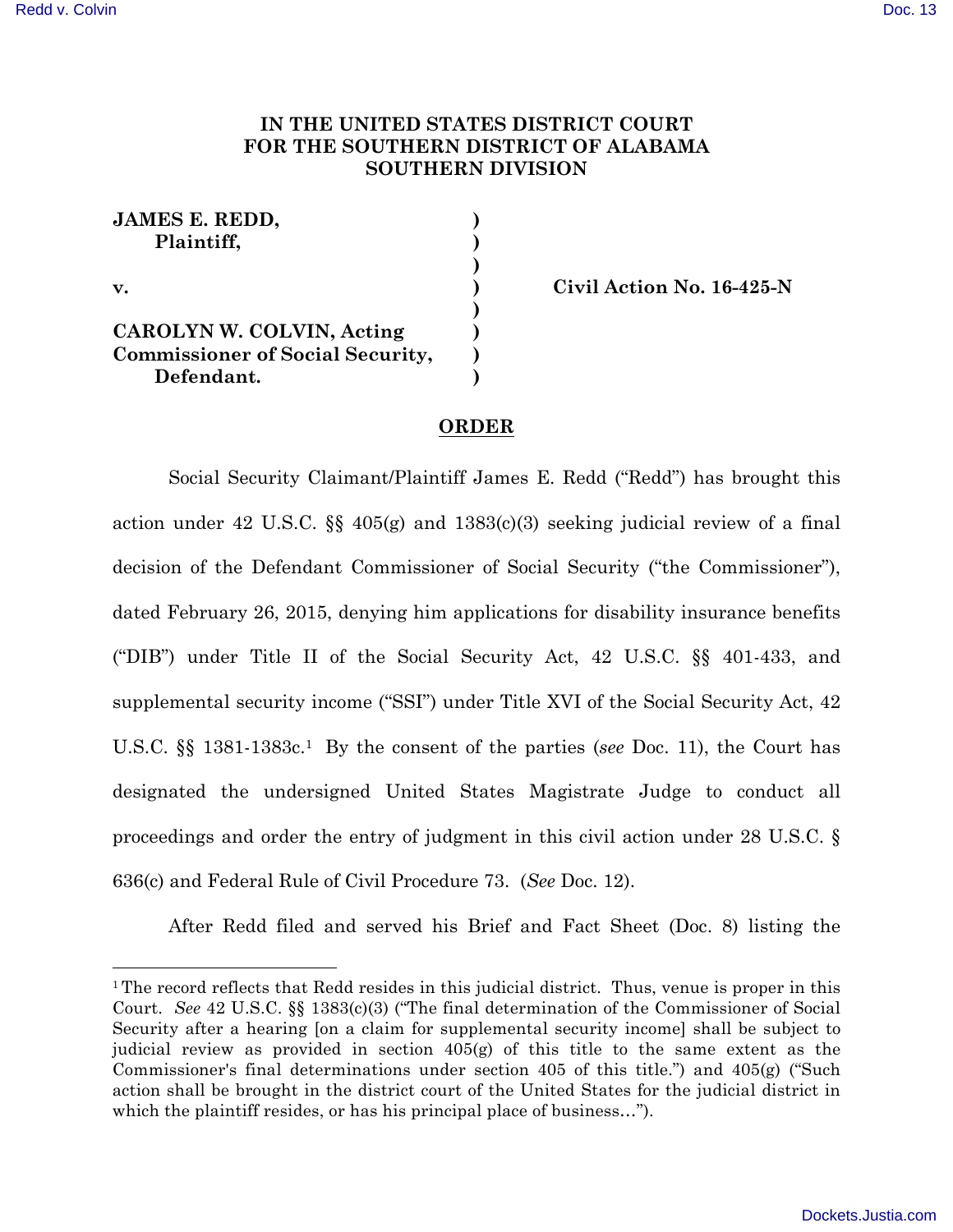specific errors upon which he sought reversal of the Commissioner's decision, the Commissioner filed a motion to remand Redd's case under sentence four of § 405(g) ("The [district ]court shall have power to enter, upon the pleadings and transcript of the record, a judgment affirming, modifying, or reversing the decision of the Commissioner of Social Security, with or without remanding the cause for a rehearing."),<sup>2</sup> representing that Redd does not oppose the motion. (Doc. 10).

Upon consideration, it is **ORDERED** that the Commissioner's unopposed motion to remand (Doc. 10) is **GRANTED**. The Commissioner's final decision denying Redd DIB and SSI benefits is **REVERSED**, and this cause is **REMANDED** for a rehearing. Securing remand pursuant to sentence four of § 405(g) makes Redd a prevailing party for purposes of the Equal Access to Justice Act, 28 U.S.C. § 2412, *see Shalala v. Schaefer*, 509 U.S. 292 (1993), and terminates this Court's jurisdiction over this cause. Final judgment in accordance with this Order and Federal Rule of Civil Procedure 58 shall issue by separate document.

Pursuant to Federal Rule of Civil Procedure  $54(d)(2)(B)$ , the Court grants Redd 's attorney an extension of time in which to file a petition for authorization of attorney's fees under 42 U.S.C. § 406(b) until thirty days after receipt of a notice of award of benefits from the Social Security Administration. *See Bergen v. Comm'r of Soc. Sec.*, 454 F.3d 1273, 1277 (11th Cir. 2006) (per curiam) ("Fed. R. Civ. P. 54(d)(2)

1

<sup>2</sup> *See also* 42 U.S.C. § 1383(c)(3) ("The final determination of the Commissioner of Social Security after a hearing [for SSI benefits] shall be subject to judicial review as provided in section 405(g) of this title to the same extent as the Commissioner's final determinations under section 405 of this title.").